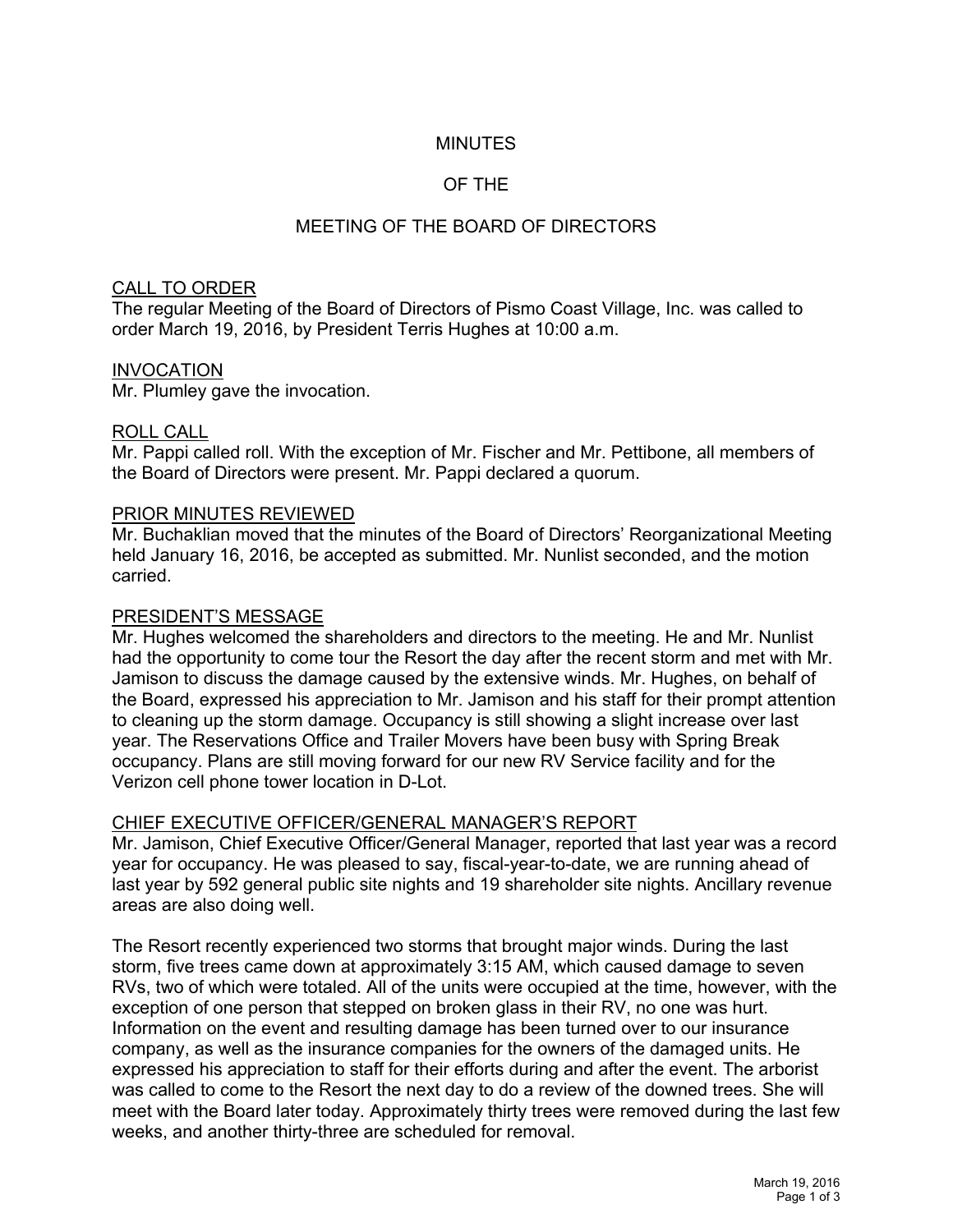The flagpole-style cell tower, which will be built near the Reservations Office, is still moving forward. At the present time, the project is expected to start following Labor Day weekend. The cell tower in D-Lot has started construction, and the conduit has been put in for the electrical wiring. The cell tower proposed for Storage Lot A is in the permit phase, and we have signed all the documents. There has been no change in the negotiation process with the City of Pismo Beach for compensation for their proposed new lift station location in Storage Lot A.

Our new trailer moving truck has been received and is in operation. The 9<sup>th</sup> Annual Vintage Trailer Rally will be in the Resort in May with more than 300 trailers. The person that has been painting the three clams in Pismo Beach for the past several years has resigned, and we are looking for someone else to do the work.

In March, we hosted the Twenty Group, which is a group of non-competing business owners that get together to share operational best practices, financial data and other information. The group was here for several days and used the Oceanview Room for their meetings. They stayed at the Sea Venture Hotel, ate at Pismo Coast Village Grill and other local restaurants, and toured local attractions.

## EXECUTIVE AND PERSONNEL & COMPENSATION/BENEFITS COMMITTEE REPORT

Mr. Nelson, Chair of the Personnel and Compensation/Benefits Committee, reported that there was a joint meeting held yesterday. At that meeting, Mr. Hughes welcomed all of the committee members and outlined his protocol for both committee and board meetings. Mr. Jamison gave the committees an update on the resort. The financial strategy report that was to be presented at the meeting by Mr. Roberts was postponed until the May committee meeting. The Committees also discussed the annual review for one direct report employee.

## FINANCE COMMITTEE REPORT

Mr. Hardesty, Chair, said his committee met this morning. They reviewed the financial statement for February 2016 and discussed the monetary side of the removal of trees in the resort. The Committee also reviewed the capital projects planned for this year. He was pleased to report that the balance sheet and financial status of the Company is strong.

## OPERATIONS COMMITTEE REPORT

Mr. Plumley, Chair, said that the Operations Committee met this morning. The Committee reviewed the changes and updates to the Employee Handbook. The Committee also reviewed the draft of the 2017 Shareholder Information Manual/Calendar, and will be including a rule on the use of hoverboards in the next publication. They will continue their discussion on the Manual at their May meeting. Also reviewed were the guest comments received since the last meeting.

## AUDIT COMMITTEE REPORT

Mr. Enns, Chair, said the Committee met yesterday with Mr. Jamison, Accounting Manager Kitty Karstetter, and Reservations Supervisor Darrell Sisk. The Committee discussed items that will be addressed this year, which will include a review of the work done by the accounting firm Glenn Burdette CPA, and reviewing policies for IT procedures, and shareholder reservations and cancellations.